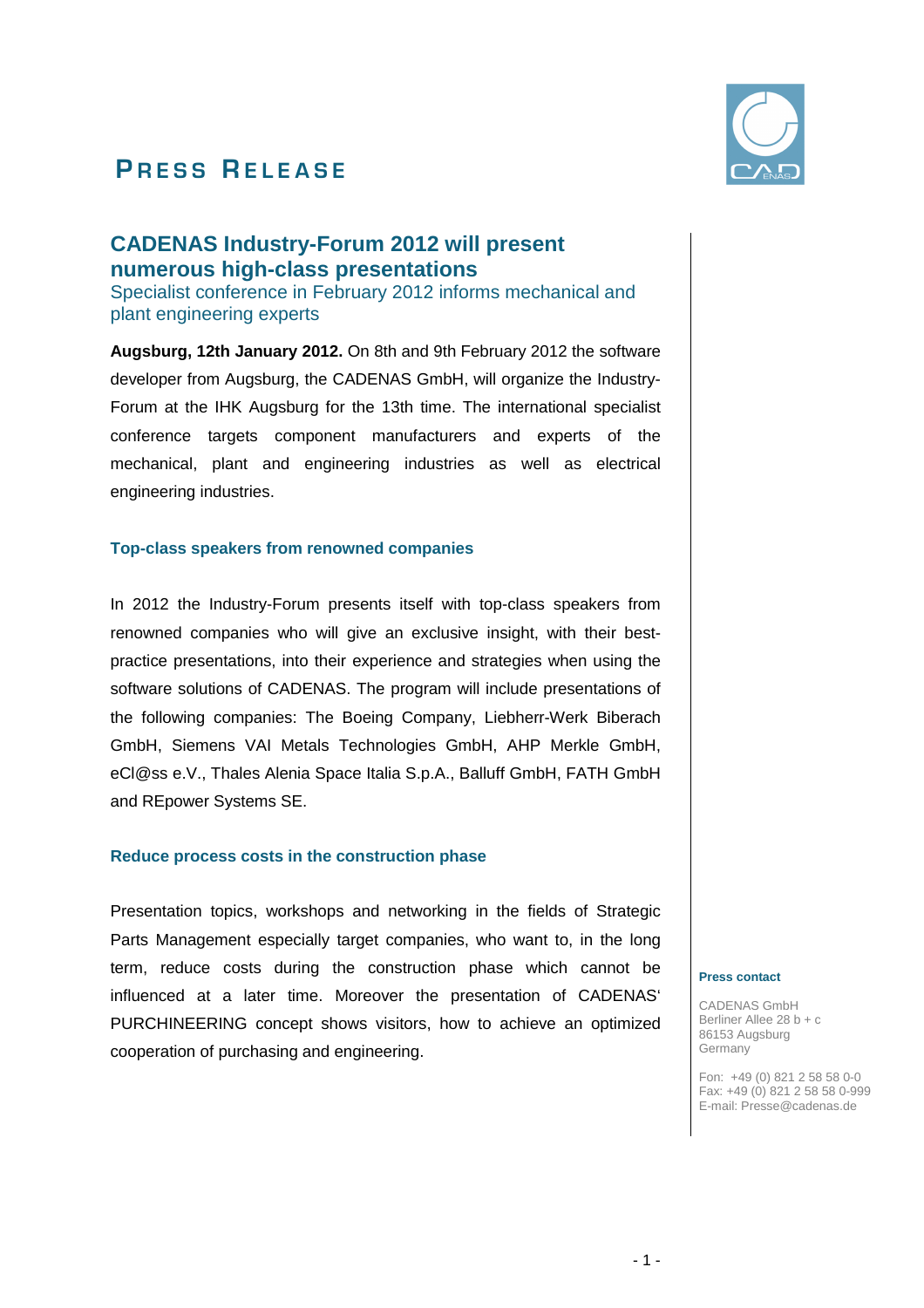

## **P R E S S R E L E A S E**

### **Electronic Product Catalogs revolutionize marketing**

The Industry-Forum 2012 offers inspiring practical examples to component manufacturers, on how to revolutionize marketing with the Electronic Product Catalog by CADENAS. Additionally the visitors will experience how they can increase interest in their electronic CAD product catalogs and at the same time boost sales with cutting edge marketing strategies, like the vertical market places and innovative tradeshow-features.

During the 13th CADENAS Industry-Forum there will also be a trade exhibition of renowned companies.

The evening event of the Industry-Forum offers a further possibility for networking. It will take place subsequent to the first conference day. Here, the participants can make new and valuable contacts in a relaxing atmosphere.

For further information about presentations and registration, please visit: www.industry-forum.biz/forum

#### **Press contact**

CADENAS GmbH Berliner Allee 28 b + c 86153 Augsburg Germany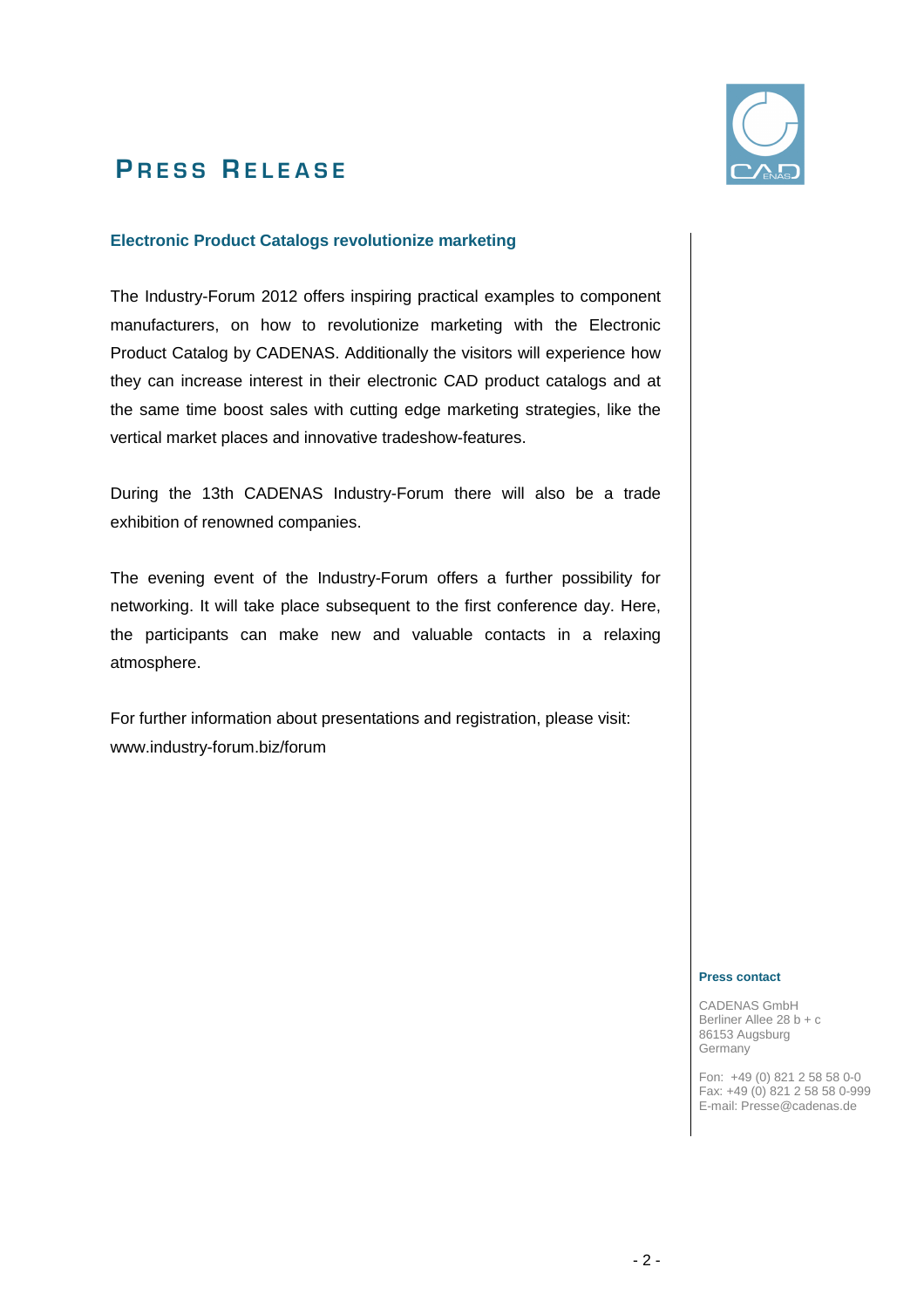## **PRESS RELEASE**

### **Press pictures**



Caption 1: Every year CADENAS' international specialist conference, the Industry Forum, attracts around 250 experts from mechanical- and plant engineering industries.



Caption 2: Jürgen Heimbach, CEO of the CADENAS GmbH, presented the latest strategies of the software developer from Augsburg at the 12th Industry Forum in 2011.

#### 2,573 characters

The press text and pictures are available for download on our website under: www.cadenas.co.uk/press-releases



#### **Press contact**

CADENAS GmbH Berliner Allee 28 b + c 86153 Augsburg **Germany**